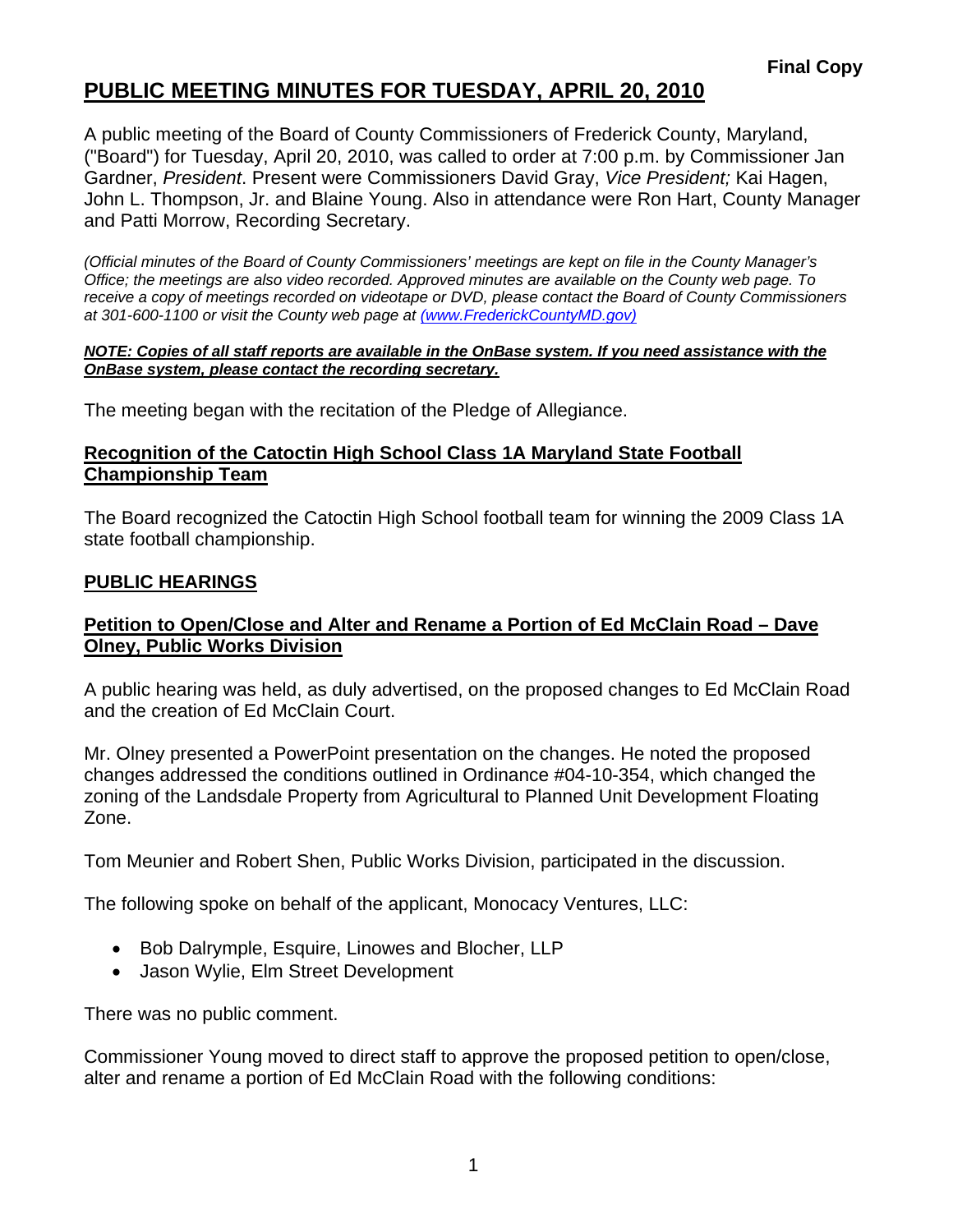# **PUBLIC MEETING MINUTES FOR TUESDAY, APRIL 20, 2010**

- The petition would provide notice to all utilities;
- Adopt the staff modification where the new and old road meet; and
- Direct staff to prepare a resolution and bring back to a future meeting for final decision.

Commissioner Hagen seconded the motion.

Commissioner Thompson offered an amendment to add a provision that would request the applicant to pay for the maintenance present value of the additional one-quarter of a mile of roadway for 25 years. Commissioner Gray seconded the amendment that failed 2-3 with Commissioners Gardner, Hagen and Young opposed.

The vote on the main motion was 4-1 with Commissioner Thompson opposed.

(A copy of the approved/adopted resolution can be obtained in the County Manager's Office or from the county's website, [www.FrederickCountyMD.gov\)](http://www.frederickcountymd.gov/)

### **Proposed Contract of Purchase and Sale of Land Along Clemsonville Road – Wendy Kearney, Office of the County Attorney**

A public hearing was held, as duly advertised, on a proposed contract of purchase and sale between Lehigh Cement Company, Lehigh's affiliate, Hanson Aggregates Pennsylvania, LLC and the Board.

Ms. Kearney presented the staff report.

Public comment was heard from:

• David Severn, Esquire, Severn, O'Connor & Kresslein, P.A., representing Lehigh Cement.

Commissioner Hagen moved to ratify the contract of purchase of sale with Lehigh Cement and authorize the execution of all documents necessary to conclude the transaction administratively. Commissioner Young seconded the motion that passed 5-0.

#### **Revisions to the Frederick County Code to Comply with the Maryland "Stormwater Act of 2007" – Betsy Smith, Permitting and Development Review Division**

A public hearing was held, as duly advertised, on a proposed ordinance to repeal, reenact Chapter 1-15.2 of the Frederick County Code, addressing stormwater management requirements in accordance with the Stormwater Management Act of 2007, and amend Chapter 1-10 of the Frederick County Code to coordinate with certain changes to Chapter 1- 15.2.

Kathy Hall, Permitting and Development Review Division and Kathy Mitchell, Office of the County Attorney, participated in the discussion.